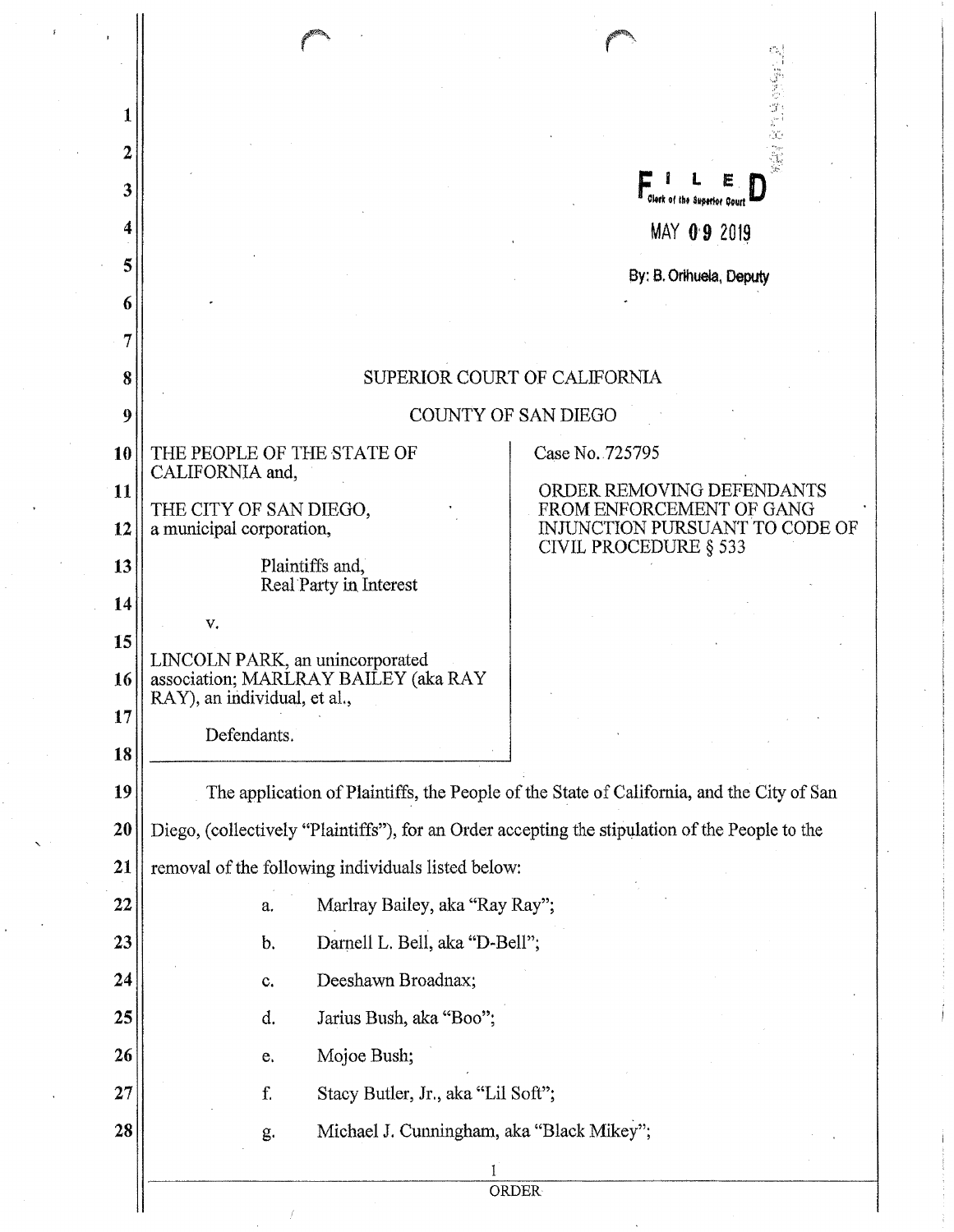|    | h.                                                                                                                                                                                                      | Uawndre Fields;                          |  |
|----|---------------------------------------------------------------------------------------------------------------------------------------------------------------------------------------------------------|------------------------------------------|--|
| 2  | i.                                                                                                                                                                                                      | Glenn Green, aka "Lil Rider";            |  |
| 3  | j.                                                                                                                                                                                                      | Terrance L. Gross, aka "Tear Bear";      |  |
| 4  | k.                                                                                                                                                                                                      | Jessie R. L. Horn, aka "Baby Buddy Luv"; |  |
| 5  | Marcus L. House, aka "Lil Duce Houne";<br>1.                                                                                                                                                            |                                          |  |
| 6  | m.                                                                                                                                                                                                      | Ali Jabbar;                              |  |
|    | n.                                                                                                                                                                                                      | Bobby Jenkins;                           |  |
| 8  | о.                                                                                                                                                                                                      | Mazi Johnson, aka "M-Hound";             |  |
| 9  | Travis Montgomery, aka "Killatrave";<br>p.                                                                                                                                                              |                                          |  |
| 10 | Stanley Morris, aka "Lil Wigg";<br>q.                                                                                                                                                                   |                                          |  |
| 11 | r.                                                                                                                                                                                                      | Tamoyia D. Morris, aka "T-Mighty";       |  |
| 12 | Dana Purvis, aka "Little T. Might";<br>$\mathbf{S}_{\star}$                                                                                                                                             |                                          |  |
| 13 | t.                                                                                                                                                                                                      | Luther Shaw, Jr., aka "Sharp";           |  |
| 14 | u.                                                                                                                                                                                                      | Woodrow T. Walker, aka "Lil Ziggy";      |  |
| 15 | V.                                                                                                                                                                                                      | Van Anthony White, aka "Lil Peanut."     |  |
| 16 | from the restrictions of the MODIFIED PERMANANT INJUNCTION; AND FINAL                                                                                                                                   |                                          |  |
| 17 | JUDGMENT filed on April 2, 2004, was heard by the Court. Having considered the Stipulation                                                                                                              |                                          |  |
| 18 | and pursuant to California Code of Civil Procedure section 533, <sup>1</sup> the Court accepts it and orders                                                                                            |                                          |  |
| 19 | as follows:                                                                                                                                                                                             |                                          |  |
| 20 |                                                                                                                                                                                                         |                                          |  |
| 21 |                                                                                                                                                                                                         |                                          |  |
| 22 |                                                                                                                                                                                                         |                                          |  |
| 23 |                                                                                                                                                                                                         |                                          |  |
| 24 |                                                                                                                                                                                                         |                                          |  |
| 25 |                                                                                                                                                                                                         |                                          |  |
| 26 | <sup>1</sup> In any action, the court may on notice modify or dissolve an injunction or temporary<br>restraining order upon a showing that there has been a material change in the facts upon which the |                                          |  |
| 27 | injunction or temporary restraining order was granted, that the law upon which the injunction or<br>temporary restraining order was granted has changed, or that the end of justice would be served     |                                          |  |
| 28 | the by modification or dissolution of the injunction or temporary restraining order. California<br>Code of Civil Procedure §533.                                                                        |                                          |  |
|    |                                                                                                                                                                                                         |                                          |  |
|    |                                                                                                                                                                                                         | <b>ORDER</b>                             |  |